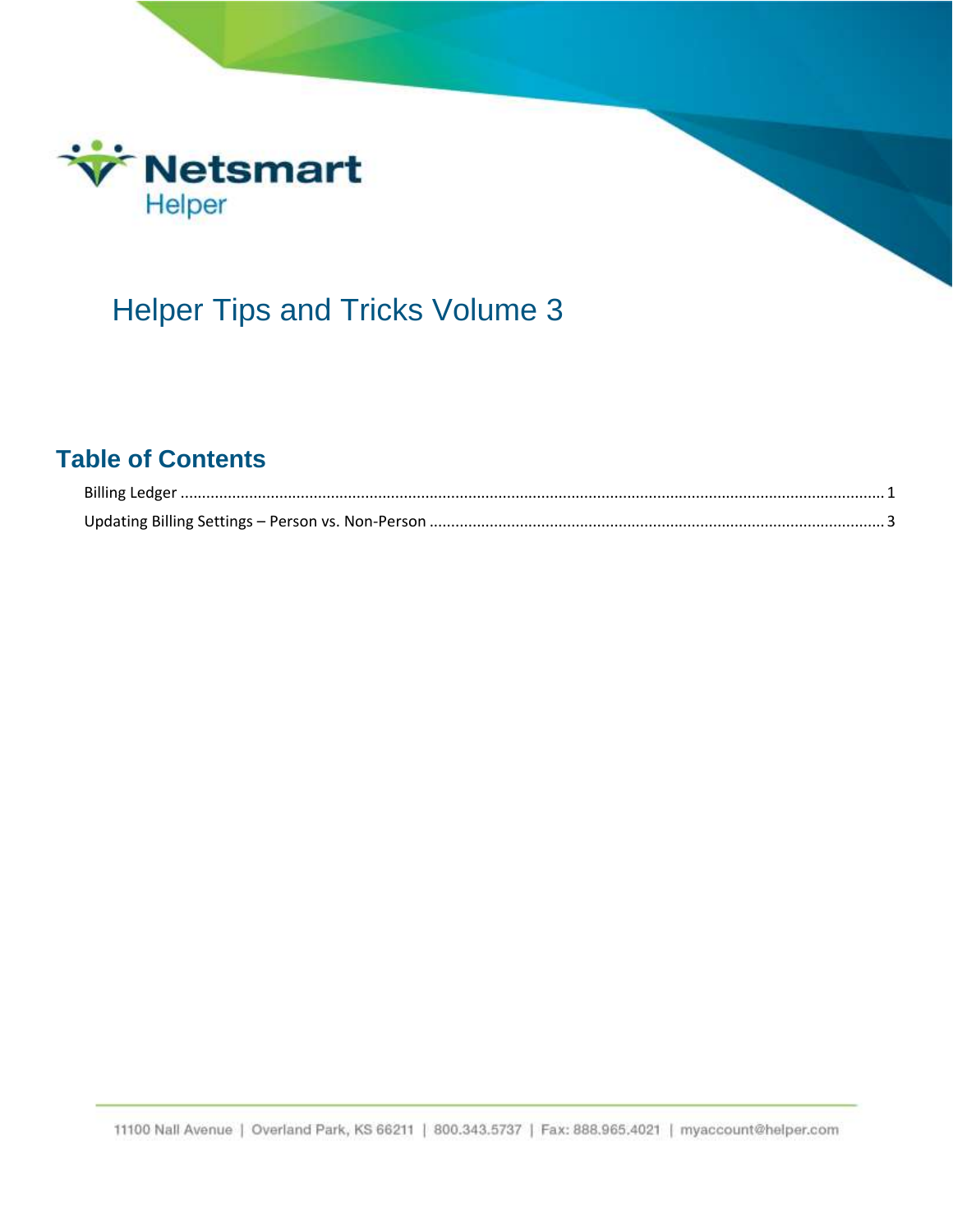## <span id="page-1-0"></span>**Billing Ledger**

Ever wonder where in the Helper program the information for the HCFA forms comes from? Well, in the Insurance section of the clients facesheet there is a link to see this. It is called "Claim Guidance". It is found at the bottom of the Insurance company page.

| Primary Insurance Co.<br>Secondary Insurance Co.                                                          | <b>Facesheet</b>                          |
|-----------------------------------------------------------------------------------------------------------|-------------------------------------------|
| $\checkmark$<br>Ins. Type Code<br>1. Type of Ins.                                                         | Patient Info.<br>Additional Resp.         |
| 1a. Insured's ID Number<br><b>SS Number</b><br><b>Insurance Company</b>                                   | Parties                                   |
| Blue Cross Blue Shield of Kansas City<br>33333<br>                                                        | Attachments                               |
| Z<br>David<br>4. Insured's Name (Last, First, Middle)  King                                               | <b>Insurance Info</b>                     |
| 6. Patient Relationship to Insured Self<br>$\checkmark$                                                   | $\bigcirc$ Claim Info.<br>O Insurance Co. |
| 4950 College Blvd<br>7. Insured's Address (No., Street)                                                   | <b>Billing Setup</b>                      |
|                                                                                                           | ◯ Defaults                                |
|                                                                                                           | Billina                                   |
| City, St., Zip<br>Overland Park<br>66211<br><b>IKS</b><br><br>$\cdots$                                    | Access Time &                             |
| Mobile v (913) 706-4187<br>Business $\blacktriangleright$ ( ) -<br>Telephone (Home)                       | <b>Outcomes</b>                           |
| 10d. Reserved for Local Use / Claim Codes                                                                 |                                           |
| 13. Insured's or Authorized Person's Signature<br>11. Insured's Policy, Group, or FECA Number             |                                           |
| <b>Default</b><br>Signed                                                                                  |                                           |
| a. Date of Birth<br>Sex<br>闗<br>$\prime\prime$<br>Date                                                    |                                           |
| 12/28/1966   田<br>$\bigcirc$ Male $\bigcirc$ Female                                                       |                                           |
| <b>b.</b> Employer's or School's Name / Other Claim Id 19. Reserved for Local Use / Additional Claim Info |                                           |
|                                                                                                           | Save                                      |
| c. Insurance Plan Name<br>27.   Accept Insurance Assignment?                                              | Save & Add                                |
|                                                                                                           |                                           |
| dking@jump.com<br>$E$ -mail $\blacktriangledown$<br>Is There Another Health Plan?<br>d.                   | Save & Copy                               |
| Claim Guidance<br>Archive Ins. Co.<br>Champus<br>Copy From<br>Clear Page                                  | Cancel                                    |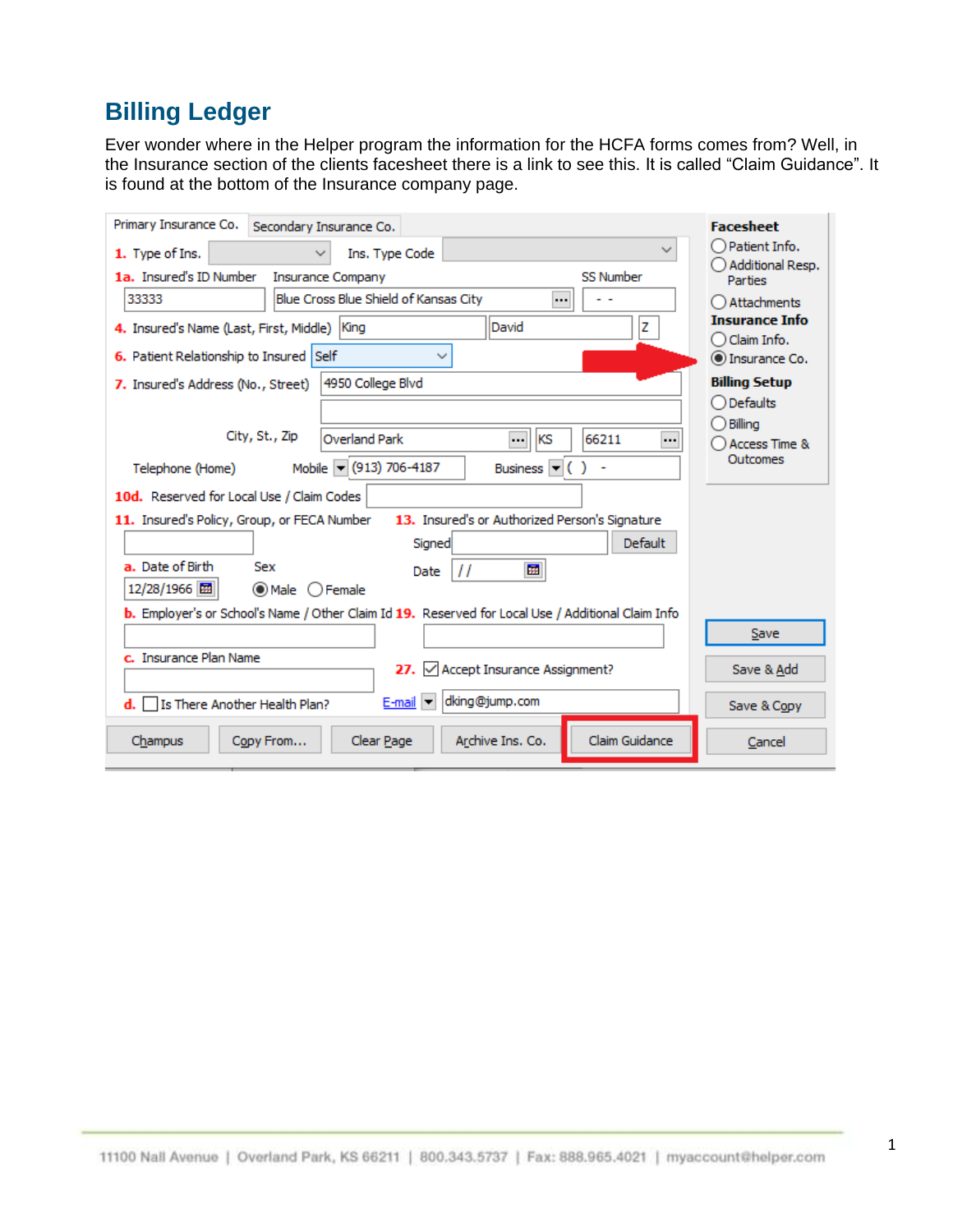When you click on "Claim Guidance" a screen will pop up representing a HCFA 1500 Claim Form. In each box there is a link. Click on a link, and it will show where in the Helper program to enter the information.

| 2. PATIENT'S NAME (Last Name, First Name, Middle Initial)<br>PatLast, PatFirst, MI | 3. PATIENT'S BIRTH DATE<br>SEX<br><b>BB</b><br>ΥŶ<br>иEХ<br>FIX)                                     | 4. INSURED'S NAME (Last Name, First Name, Middle Initial)<br>InsLast InsFirst MI |                                                           |  |  |  |  |
|------------------------------------------------------------------------------------|------------------------------------------------------------------------------------------------------|----------------------------------------------------------------------------------|-----------------------------------------------------------|--|--|--|--|
| 5. PATIENT'S ADDRESS (No., Steel)                                                  | <b>6. PATIENT RELATIONSHIP TO INSURED</b>                                                            | INSURED'S ADDRESS No., Street                                                    |                                                           |  |  |  |  |
| Patient Street                                                                     | $\frac{1}{X}$ spouse $\frac{1}{X}$ child $\frac{1}{X}$<br>other   X                                  | Insured Street                                                                   |                                                           |  |  |  |  |
| <b>CITY</b>                                                                        | <b>STATE</b><br><b>9. PATIENT STATUS</b>                                                             |                                                                                  |                                                           |  |  |  |  |
| Patient City                                                                       | NΥ<br>omer $\boxed{\underline{X}}$<br>Marriad X<br>Single                                            | Insured City                                                                     | ΝY                                                        |  |  |  |  |
| ZIP CODE<br>TELEPHONE (Include Area Code)                                          |                                                                                                      | ZIP CODE                                                                         | TELEPHONE (Include Area Code)                             |  |  |  |  |
| 555 PAT-PHON<br>Pat Zip                                                            | Part Time X<br>$E^{II-Time}$ $X$<br>X<br>Employed  <br>Student<br>Stadent                            | Ins Zip                                                                          | 555) INS-PHON                                             |  |  |  |  |
| 9. OTHER INSURED'S NAME (Last Name, First Name, Middle Initial).                   | 10 IS PATIENT'S CONDITION RELATED TO:                                                                | 11. NSURED'S POLICY GROUP OR FECA NUMBER                                         |                                                           |  |  |  |  |
| OtherLast, OtherFirst, MI                                                          |                                                                                                      | InsPolicyNBR                                                                     |                                                           |  |  |  |  |
| a OTHER INSURED'S POLICY OR GROUP NUMBER.                                          | a. EMPLOYMENT? (Current or Previous)                                                                 | a. INSURED'S DATE OF BIRTH                                                       | <b>SEX</b>                                                |  |  |  |  |
| OthPolicvNBR                                                                       | <u>Х</u> ] мо<br><b>NYES</b>                                                                         | ВВ<br>ΥŸ                                                                         | и∑∏<br>티폴                                                 |  |  |  |  |
| <b>b. OTHER INSURED'S DATE OF BIRTH</b><br><b>SEX</b>                              | <b>b. AUTO ACCIDENT?</b><br>PLACE (State)                                                            | <b>b. EMPLOYER'S NAME OR SCHOOL NAME</b>                                         |                                                           |  |  |  |  |
| DD NY<br>FKT<br>м∏≚                                                                | ×<br>$\mathbb{X}$   NO   $\mathbb{N}\mathbb{Y}$<br><b>YES</b>                                        | Insured Employer                                                                 |                                                           |  |  |  |  |
| <b>C EMPLOYER'S NAME OR SCHOOL NAME</b>                                            | c. OTHER ACCIDENT?                                                                                   | c. INSURANCE PLAN NAME OR PROGRAM NAME                                           |                                                           |  |  |  |  |
| Patient Employer                                                                   | <b>X</b> NO<br>XYES                                                                                  | Insured Insurance Plan                                                           |                                                           |  |  |  |  |
| d. INSURANCE PLAN NAME OR PROGRAM NAME                                             | 101, RESERVED FOR LOCAL USE                                                                          | d. IS THERE ANOTHER HEALTH BENEFIT PLAN?                                         |                                                           |  |  |  |  |
| Patient Insurance Plan                                                             | Local Use                                                                                            | $X$ YES<br>$X_{NO}$                                                              | If yes, return to and complete item 9 a-d.                |  |  |  |  |
| READ BACK OF FORM BEFORE COMPLETING & SIGNING THIS FORM.                           |                                                                                                      |                                                                                  | 13. NSURED'S OR AUTHORIZED PERSON'S SIGNATURE I authorize |  |  |  |  |
|                                                                                    |                                                                                                      |                                                                                  |                                                           |  |  |  |  |
|                                                                                    | Select a link in the above 1500 Health Claim Form to see where in Helper the information comes from. |                                                                                  |                                                           |  |  |  |  |

For example, to see the insured's address information, and where it needs to be added on the facesheet, click on the link "Insured Street Address". It will display at the bottom of the window, where in the facesheet the information should be updated.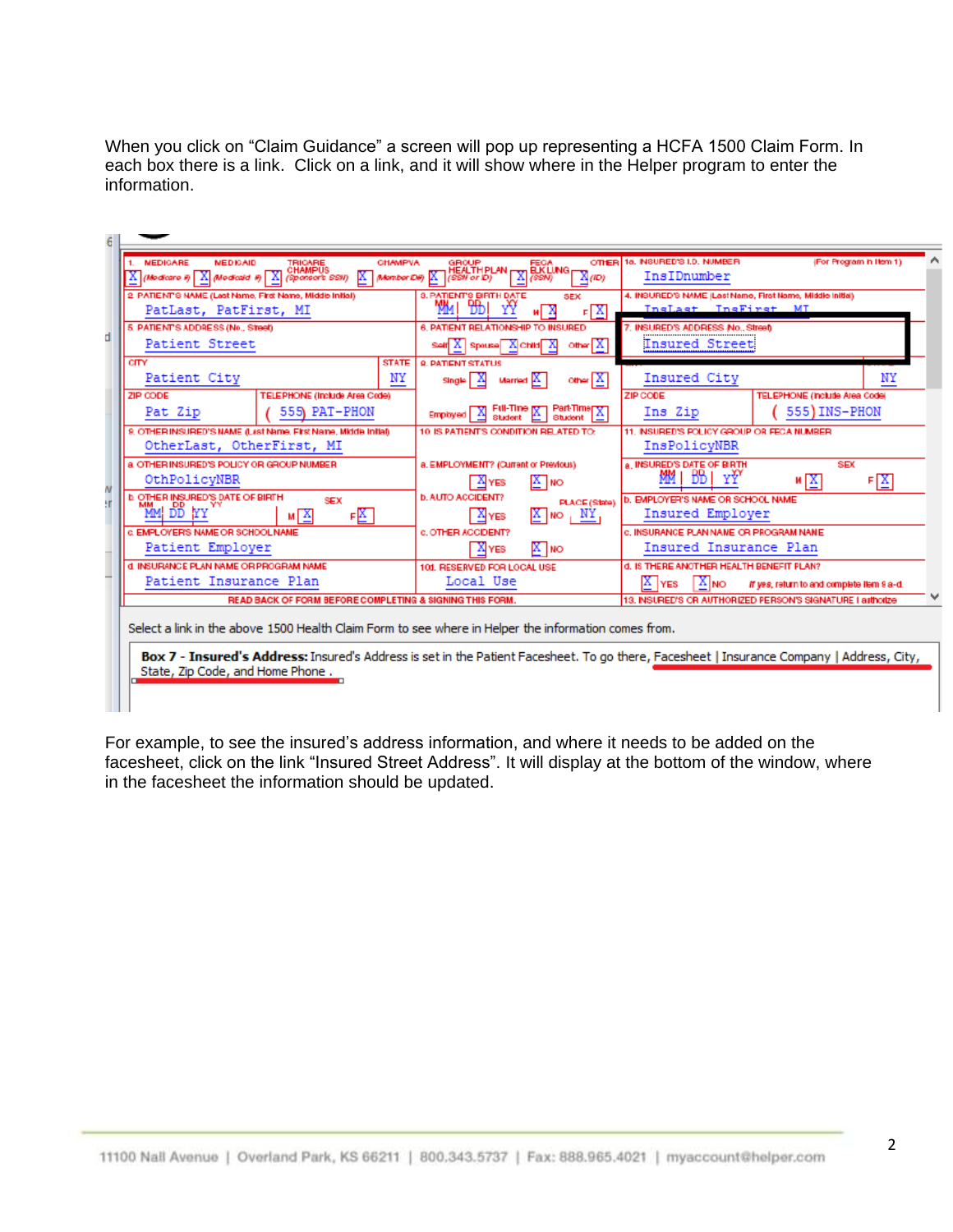## <span id="page-3-0"></span>**Updating Billing Settings – Person vs. Non-Person**

How to populate Box 33 on HCFA, or loop 2010AA for electronic claims? This is a common question the Helper support team receives. Person equals Individual, Non-Person equals Business. Either it needs to be the personal information of the provider, or the company (non-person) billing information. First, go to the Therapist Library and select the therapist to update. Click on "EDIT" near the bottom of the window.

| $\vee$ Primary                                                                                                                                                                                                                                   | ∧ |                                                   |                                                | <b>Therapists</b> |        |                                |   |                      |                |             |    |                     |  |
|--------------------------------------------------------------------------------------------------------------------------------------------------------------------------------------------------------------------------------------------------|---|---------------------------------------------------|------------------------------------------------|-------------------|--------|--------------------------------|---|----------------------|----------------|-------------|----|---------------------|--|
| - Accounts<br>- Facilities                                                                                                                                                                                                                       |   |                                                   | To search, dick in any column and begin typing |                   |        |                                |   |                      |                |             |    |                     |  |
| Imsurance Companies<br>i -- Lawyers                                                                                                                                                                                                              |   | Drag a column header here to group by that column |                                                |                   |        |                                |   |                      |                |             |    |                     |  |
| Medications                                                                                                                                                                                                                                      |   |                                                   | ⊞ ID                                           |                   |        | Status Last Na △ First Name MI |   | Address 1            | Address 2 City |             | St | Zip Code Phone      |  |
| - Programs                                                                                                                                                                                                                                       |   |                                                   | EA                                             |                   | Newman | Chris                          |   | <b>Blvd.</b>         |                | Overlanı KS |    | 6621116             |  |
| <b><i><u>PARTICULAR STATES OF STATES OF A REPORT OF A REPORT OF A REPORT OF A REPORT OF A REPORT OF A REPORT OF A REPORT OF A REPORT OF A REPORT OF A REPORT OF A REPORT OF A REPORT OF A REPORT OF A REPORT OF A REPORT OF A REPORT</u></i></b> |   |                                                   | C                                              |                   | Rvan   | <b>Jack</b>                    |   | 4950 College Blvd.   |                |             |    | Overland KS 6621116 |  |
| <b>Therapists</b><br><b>wing Physicians</b><br>$\vee$ Codes<br>Dinapopio Codos                                                                                                                                                                   | v |                                                   |                                                | <b>Add</b>        | I Edit |                                | 衞 | ≞<br>Delete<br>Print | Export         |             |    |                     |  |

Once the Therapist window opens, select the "Claim Settings" tab. From here, look at the line "Billing Entity Type". To the right, look at the value column. If it says "person" or is blank, then box 33/loop 2010AA will have the provider's personal information entered. If it says "non-person", then it will enter the business information in box 33/loop 2010AA.

|    | General | <b>Claim Settings</b>       |                |  | hedule   Credit Ca |  |  |  |
|----|---------|-----------------------------|----------------|--|--------------------|--|--|--|
|    | Label   |                             | Value          |  |                    |  |  |  |
| l+ |         | <b>Taxanomy</b>             |                |  |                    |  |  |  |
|    |         | <b>Billing Entity Type</b>  | Person         |  |                    |  |  |  |
|    |         | <b>Nendering Endty Type</b> | <b>MENSION</b> |  |                    |  |  |  |
|    |         | Pay-To Address              |                |  |                    |  |  |  |
|    |         | Tax Id/SSN                  | 000000000      |  |                    |  |  |  |
|    | NPT     |                             | 1234567893     |  |                    |  |  |  |

This will be the default setting for all insurance companies. If you have an insurance that is requiring you to bill as a business instead of individual provider, go to the same location shown above. Click on "Billing entity type". Once it is highlighted, click on "ADD" at the bottom of the window.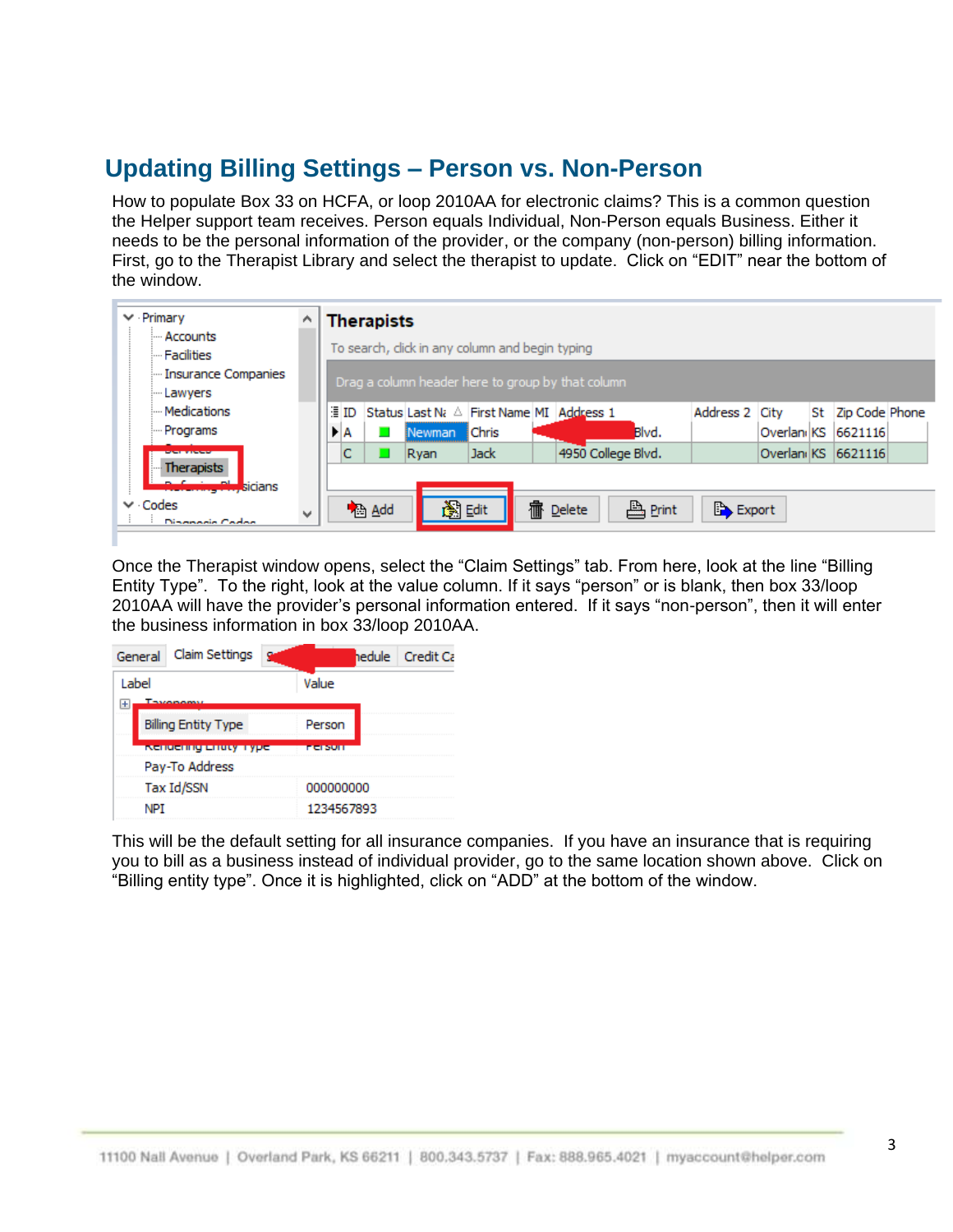| General | Claim Settings                     |        |                   | Supervisor Schedule Credit Card Info.                            |              |
|---------|------------------------------------|--------|-------------------|------------------------------------------------------------------|--------------|
| Label   |                                    | Value  |                   | <b>Instructions</b>                                              | Extra Info   |
|         | Taxonomy                           |        |                   | <b>Billing Entity Type will</b>                                  |              |
|         | Billing Entity Type                | Person |                   | determine the contents of Box<br>25 and Box 33 on the 1500 Claim | Fee Schedule |
|         | Rendering Entity Type              | Person |                   | Form. When the Entity Type is a                                  |              |
|         | Pay-To Address                     |        |                   | non-person, the selected Facility                                |              |
|         | Tax Id/SSN                         |        | 000000000         | will be used.                                                    |              |
| NPI     |                                    |        | 1234567893        | <b>Billing Entity Type will export</b>                           |              |
|         | Secondary Ids:                     |        |                   | to the ANSI 837 claim in Loop                                    |              |
|         | 0B - State License Num             |        | 987654321         | 2010AA.                                                          |              |
|         | G2 - Provider Commerci 11111111111 |        |                   | The Pay-To Provider option is                                    |              |
|         | G5 - Provider Site Num             | T00062 |                   | only valid when exporting 4010                                   |              |
|         |                                    |        |                   | ANSI 837 claims.                                                 |              |
|         |                                    |        |                   |                                                                  |              |
|         |                                    |        |                   |                                                                  | Save         |
|         |                                    |        |                   |                                                                  | Save & Add   |
| A Add   | 图Edit                              |        | <b>fff</b> Delete |                                                                  | Cancel       |

On the next Window, click the 3-dot ellipsis and chose the insurance company that you need to change to bill as a group.

|                                  | Therapist: Newman, Chris |
|----------------------------------|--------------------------|
| Insurance:                       |                          |
| Entity Type: <sup>O</sup> Person |                          |
|                                  | O Non-Person Entity      |
| Facility:                        |                          |

Select the name of the insurance and then click "OK".

|                         |                                                                       | ID Status Company Name △   Addreas 1   Address 2 City St   Zip Code Contact Person   Phone Number E-mail Web Page |  |  |  |  |              |  |  |  |  |  |  |  |    |  |
|-------------------------|-----------------------------------------------------------------------|-------------------------------------------------------------------------------------------------------------------|--|--|--|--|--------------|--|--|--|--|--|--|--|----|--|
| $\blacktriangleright$ A |                                                                       | Blue Cross Blue Shi                                                                                               |  |  |  |  | Kan MO 64141 |  |  |  |  |  |  |  |    |  |
| B                       | L                                                                     | <b>Empire</b>                                                                                                     |  |  |  |  |              |  |  |  |  |  |  |  |    |  |
|                         |                                                                       | Medicare                                                                                                          |  |  |  |  |              |  |  |  |  |  |  |  |    |  |
|                         | 图Edit<br><b>宿</b> Delete<br><b>A</b> Print<br>ha Add<br><b>Export</b> |                                                                                                                   |  |  |  |  |              |  |  |  |  |  |  |  |    |  |
|                         |                                                                       |                                                                                                                   |  |  |  |  |              |  |  |  |  |  |  |  | QK |  |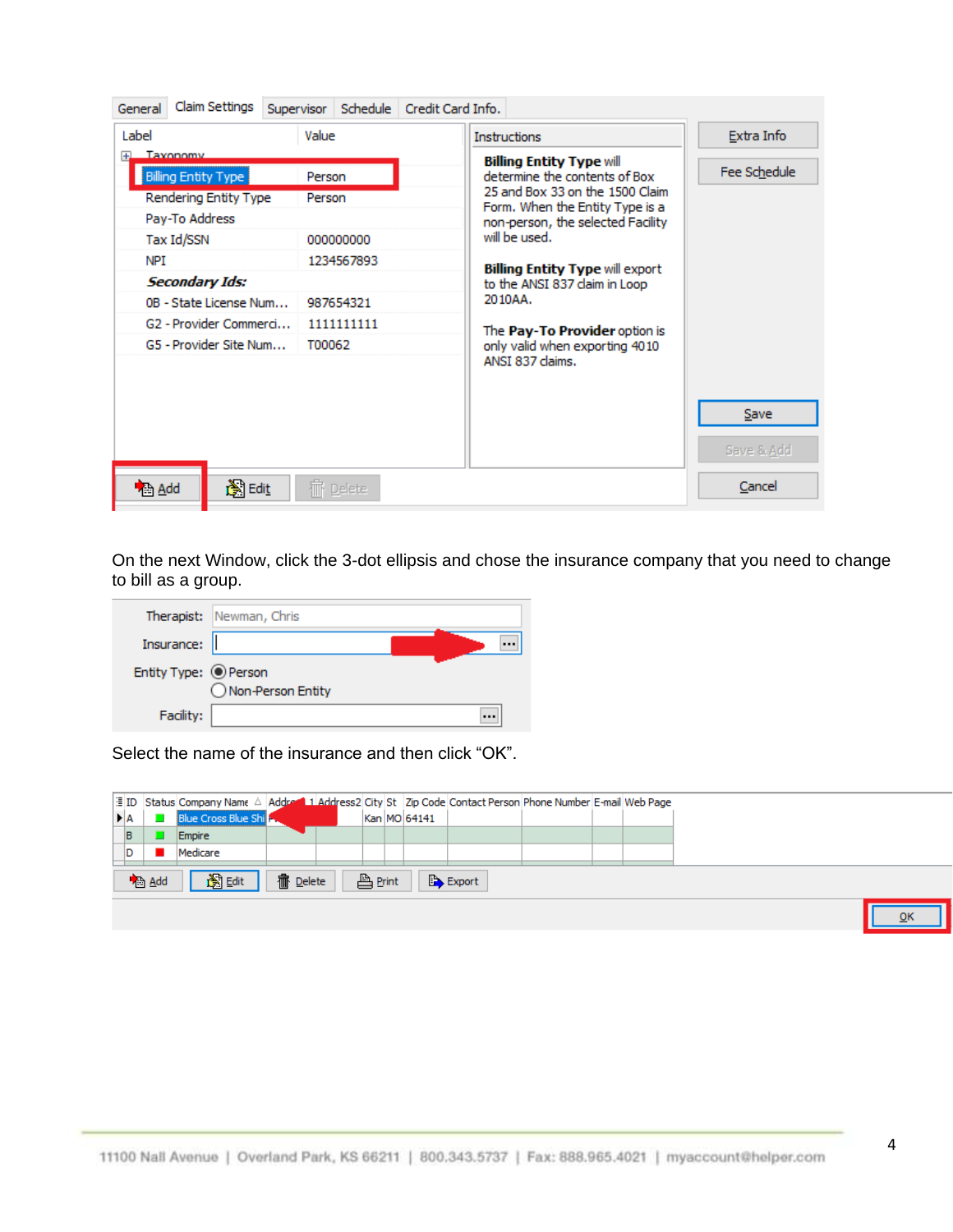You will now be back to the settings for changing the billing entity type. The next step is to select "Non-Person" if you need to bill as group. If you are changing to bill as an individual select "Person". If you chose "Person", you are done, click on "OK". If you chose "Non-Person", select the facility you want to use to populate Box 33/Loop 2010AA. Select the 3-dot ellipsis to the right of "Facility". This will bring you to the facility library.

| Therapist:            | Newman, Chris                                                          |  |  |  |  |  |  |  |  |
|-----------------------|------------------------------------------------------------------------|--|--|--|--|--|--|--|--|
| Insurance:            | Blue Cross Blue Shield of Kansas City                                  |  |  |  |  |  |  |  |  |
| Entity Type: ○ Person | O Non-Person Entity                                                    |  |  |  |  |  |  |  |  |
|                       |                                                                        |  |  |  |  |  |  |  |  |
| Facility:             |                                                                        |  |  |  |  |  |  |  |  |
|                       | Pay-To Provider: Use the Provider as the Pay-to Provider (loop 2010AB) |  |  |  |  |  |  |  |  |

Highlight the name of the facility you wish to use for Box 33/Loop 2010AA. Click on "ok" and the window should be back the Billing Entity screen. The "Facility" box should now be filled in. Do not check the box for "Pay-To Provider". Finally, click on "OK".

| Therapist: | Newman, Chris                                                          |  |
|------------|------------------------------------------------------------------------|--|
| Insurance: | Blue Cross Blue Shield of Kansas City                                  |  |
|            | Entity Type: O Person<br>A Non Doroom Entity                           |  |
| Facility:  | <b>BSI Psychological</b>                                               |  |
|            | Pay-To Provider: Use the Provider as the Pay-to Provider (loop 2010AB) |  |
|            | Cancel                                                                 |  |

The Claim Settings tab window is now displayed. There is now a + symbol next to Billing Entity type.



When you click on the + symbol, you will see the override you added to bill using either Person or Nonperson for Box 33/Loop 2010AA.

| <b>Billing Entity Type</b> | Person     |
|----------------------------|------------|
| Blue Cross Blue Shi        | Non-Person |